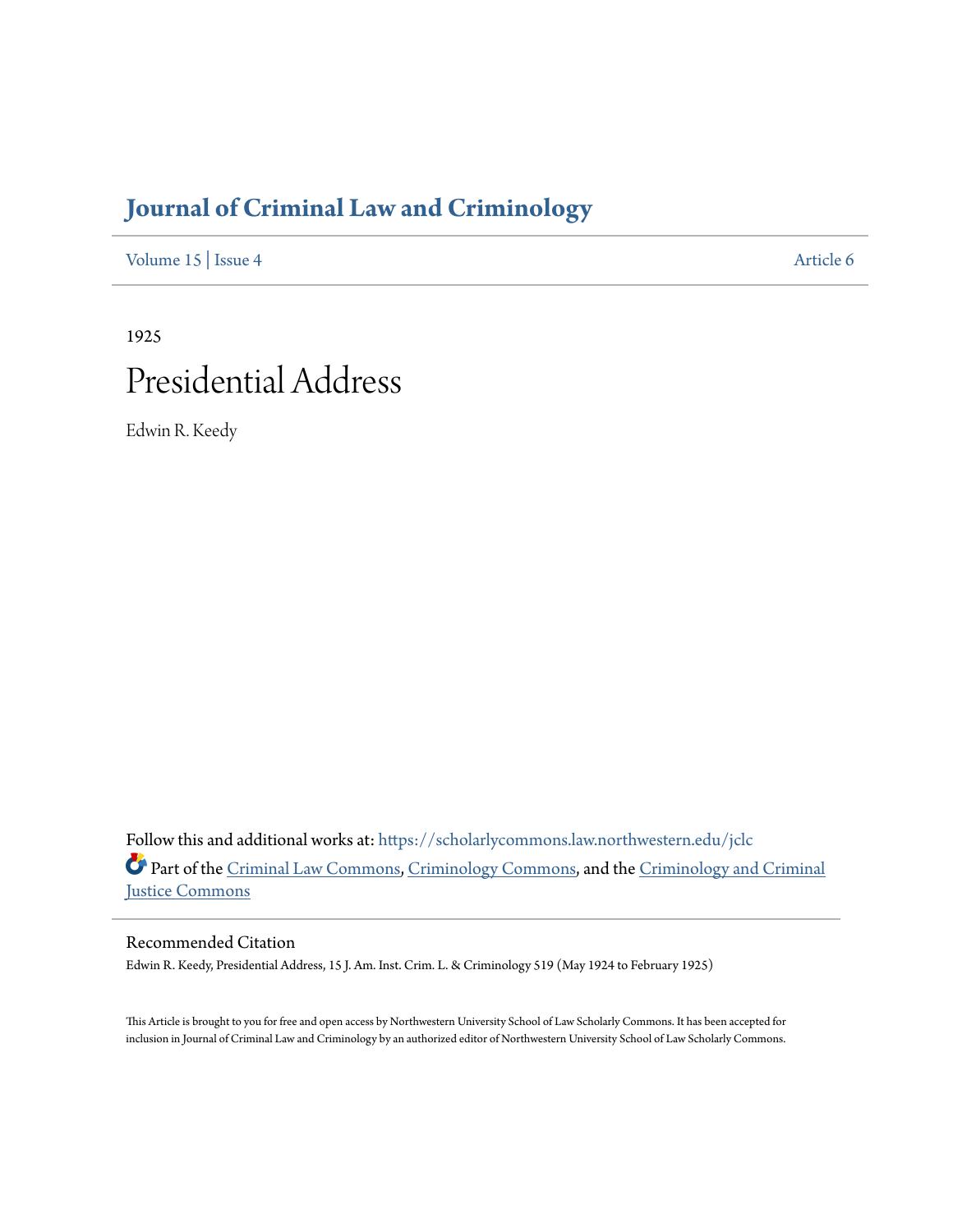## By EDWIN R. KEEDY

Statements to the effect that violations of the criminal law are increasing, and that the machinery of enforcement has broken down, frequently occur in the daily newspapers and other periodicals. Speakers at meetings of bar associations and at conventions of sociologists express similar views. A favorite theme is the number of murders committed in some city in this country as compared with those committed in the whole of England. The statement made by Mr. Taft, when President, that "the administration of the criminal law in this country is a disgrace to civilization" is often repeated. Conflicting statements are made regarding the extent to which the Volstead Act and other prohibitory statutes are enforced, and apparently convincing figures are cited in support of each view.

To meet the general situation depicted above, reformers are hard at work suggesting various panaceas and palliatives. At the same time the legislatures are adding to 'the difficulties of enforcement by enacting many new and hitherto unheard of laws. When courts determine that an act is a crime by the common law, they are compelled to follow some general principles. The legislatures are not so restricted. Apart from constitutional restrictions, they are bound by no precedents and governed by no principles.

Most legislative enactments relative to criminal matters, as well as the statements made concerning the results of administering the criminal law and the measures advocated for improving the administration, are. subject to the same general criticism, viz., that they are not based on correct and adequate information regarding the situations to which they relate. Statutes creating new crimes or providing for changes of procedure are seldom based upon an analysis of the conditions to which they apply or upon an adequate consideration of the purpose to be attained. Furthermore, the problem of enforcing such laws is seldom considered by the legislators, who in some instances are acting under the pressure of active and even militant lobbyists. In this way laws are enacted which are not supported by public opinion, and consequently cannot be enforced. Respect for law in England is due largely to the fact that Parliament seldom enacts laws which are

1 Delivered at the Fifteenth Annual Meeting of the American Institute of Criminal Law and Criminology, in Chicago, Jan. 31, **1925.**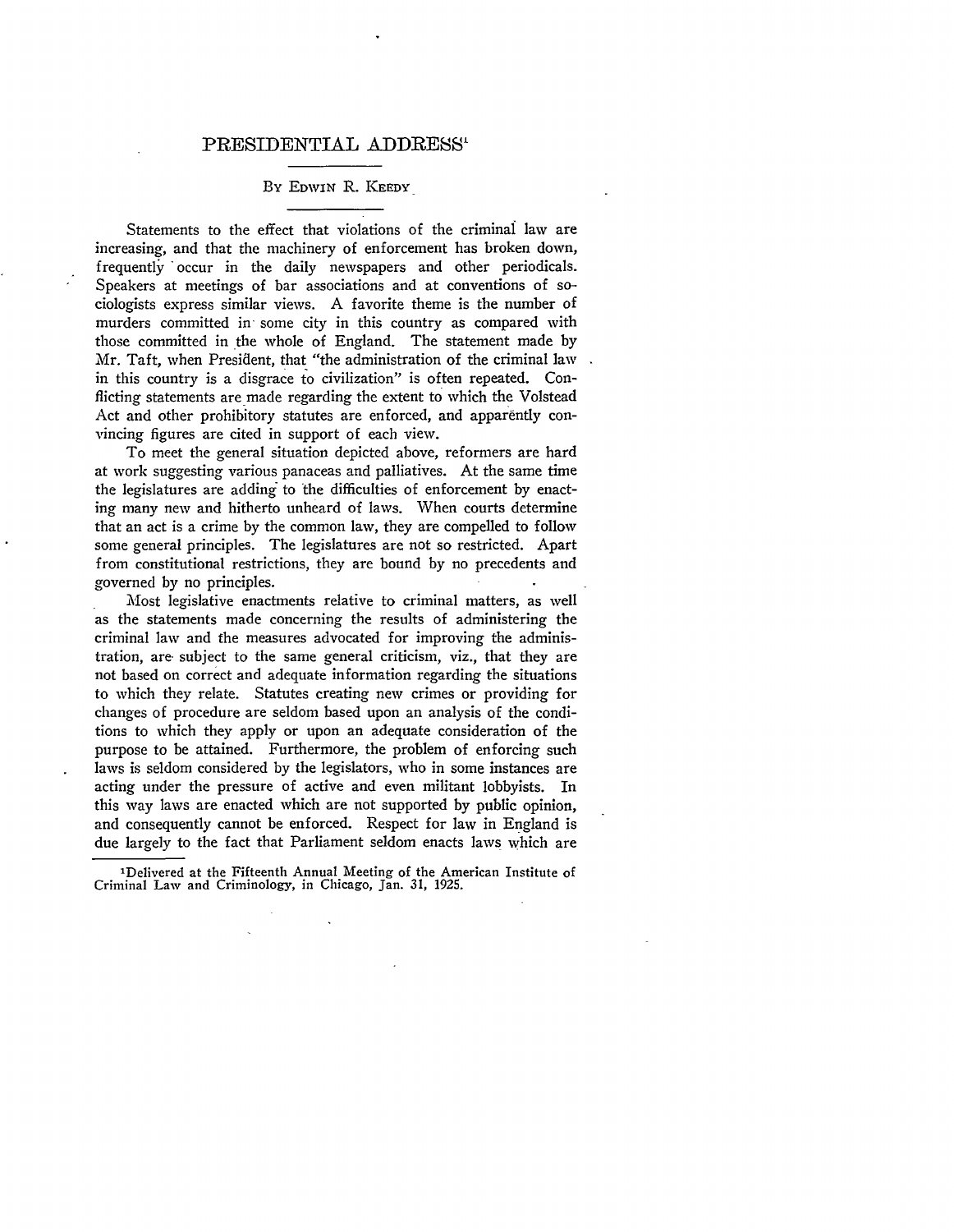not demanded by general public sentiment. If the English people were subjected to the amount of prohibitory and sumptuary legislation that prevails in this country, it may well be doubted if they would have any more respect for it than it received here.

Published statements as to the amount of crime and relative number of convictions can be established in but few instances, as correct statistics are seldom available, and proper records, from which correct figures may be obtained, are not kept. Most so-called statistics are at best calculations, and are sometimes pure guesses. "In express ing opinions regarding the methods and results of administration, and in making suggestions for changes few persons have made an investigation of the subject or have based their opinions on adequate investigations made by others.

In dealing with any phase of the problen' of administering the criminal law the crying need is for accurate information. In order to determine how the administrative machinery is working surveys by competent investigations must be made. Likewise accurate and relevant statistics gathered from carefully kept records must be obtained in order to evaluate the results of administration.

To meet in some degree these needs the activities of the Institute have been directed during the past year. When the last meeting of the Institute was held a year ago the Committee on Criminal Records and Statistics had already commenced work on an elaborate program covering the records and statistics of the police, the trial courts, and penal institutions, the statistics to be published by penal institutions having been selected as the first topic. The committee has completed and published a report on this subject, which is to be discussed at this meeting.

About fifteen months ago surveys of the -administration of criminal justice in three Connecticut cities, Hartford, Bridgeport and New Haven, were started. These surveys have now been completed, and the reports will soon be ready for publication. During the past year a survey of the work of the criminal courts in five counties of Georgia, made for the Institute by the State Department of Welfare, was completed, and valuable comparative statistics were obtained. It is expected that the report of this survey will be published in the next issue of the **JOURNAL.** In April of last year the county commissioners of Fulton County, Georgia, the county in which Atlanta is situated, appropriated money for a survey, which the Institute was invited to conduct. One of the reasons for this proposed survey was the fee system, under which certain officials engaged in administering the criminal law, notably the prosecuting attorney, received fees, instead